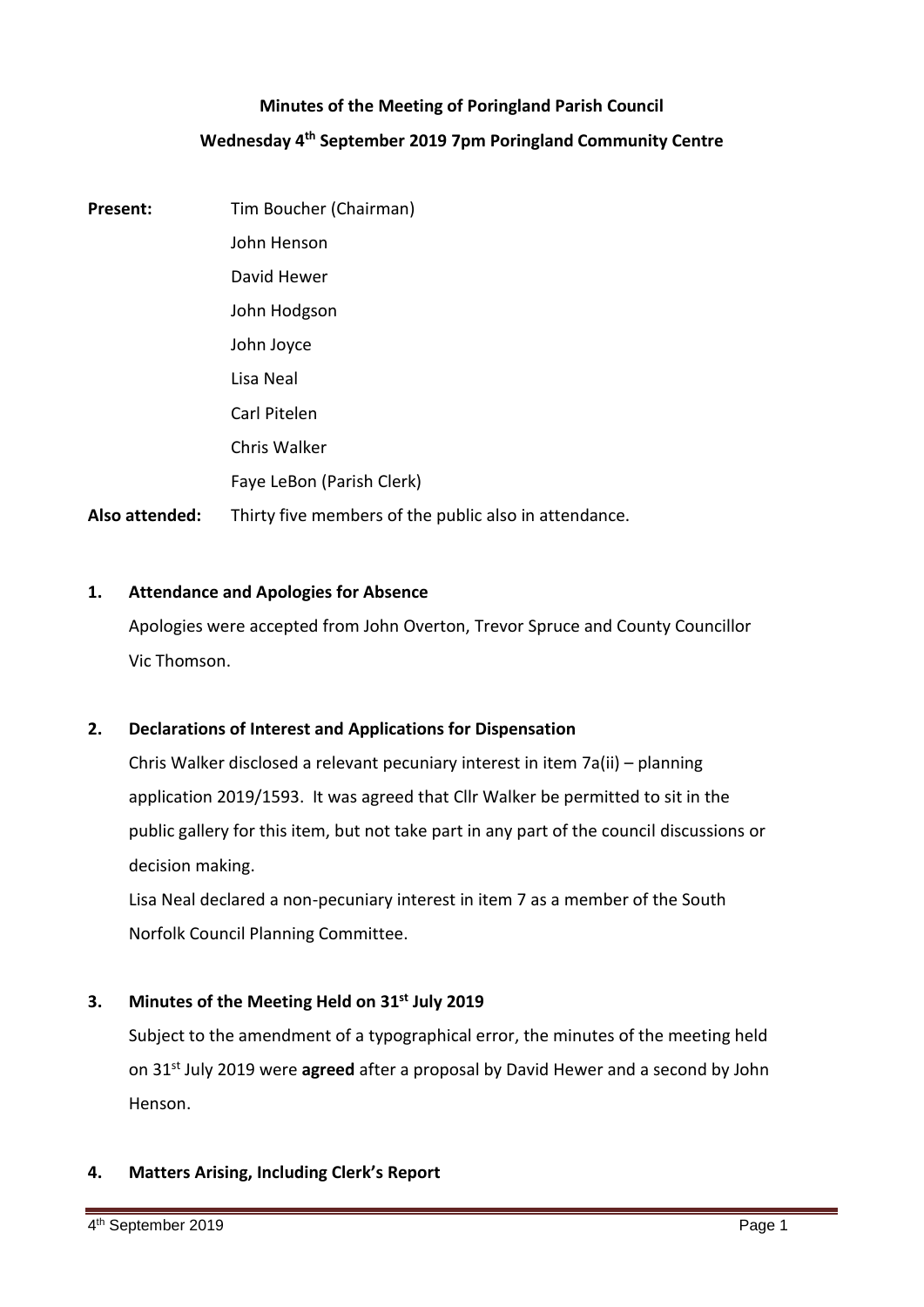The Clerk presented her report into matters arising:

New Cemetery: This remains in abeyance while possible new areas of land are investigated. It may be possible that areas of land may come available after the site specific consultation of the Greater Norwich Local Plan.

Bus Stop at Hardley Road: Norfolk County Council has ordered the bus stops and will programme them in to be installed over the next few weeks.

Pond Maintenance: An updated street cleaning programme has been requested from South Norfolk Council. The Conversation Volunteers will be onsite on 1st October to clear the pond at the Leisure Garden. Specifications have to be put together to cut back the trees at the pond at the community centre.

Charity Bank and Bank Signatories: The charity bank application has been completed and sent off. Final signatures are required for United Trust Bank, CCLA and Barclays (Welcome Home and Memorial Playing Fields Trust) to complete this project. Signatures are also required for the new Cambridge Building Society Account. Primary School Places: Norfolk County Council is in the process of reviewing sites put forward for a prospective new school. Norfolk County Council has not yet made these sites available in the public domain.

Funding for Permissive Pathways at High Ash Farm: A letter has been drafted to be presented to the Strategic Six Group, for sending to Richard Bacon MP, about the expiry of the Higher Level Stewardship Schemes and the associate loss of funding to incentivise land owners to allow the public to access the countryside via their land. A freedom of information request has been sent to the Rural Payments Agency to establish just how many permissive rights of way Norfolk could lose.

Dog Bin on Devlin Drive: The new dog bin for the Mulberry open space has been delivered, which now allows the project to move the dog bin from Devlin Drive. South Norfolk Council has been consulted and has no objections to the move. Fire Risk Assessment: Fire warden and extinguisher training has been completed and fire signage ordered. This is in the process of being installed. Finding a carpenter prepared to provide the remedial works on the fire door to the kitchen remains problematic.

Police Shed: A counter offer has been placed for the purchase of the police shed. This will be put to the Police and Crime Commissioner's Office on or after 27<sup>th</sup>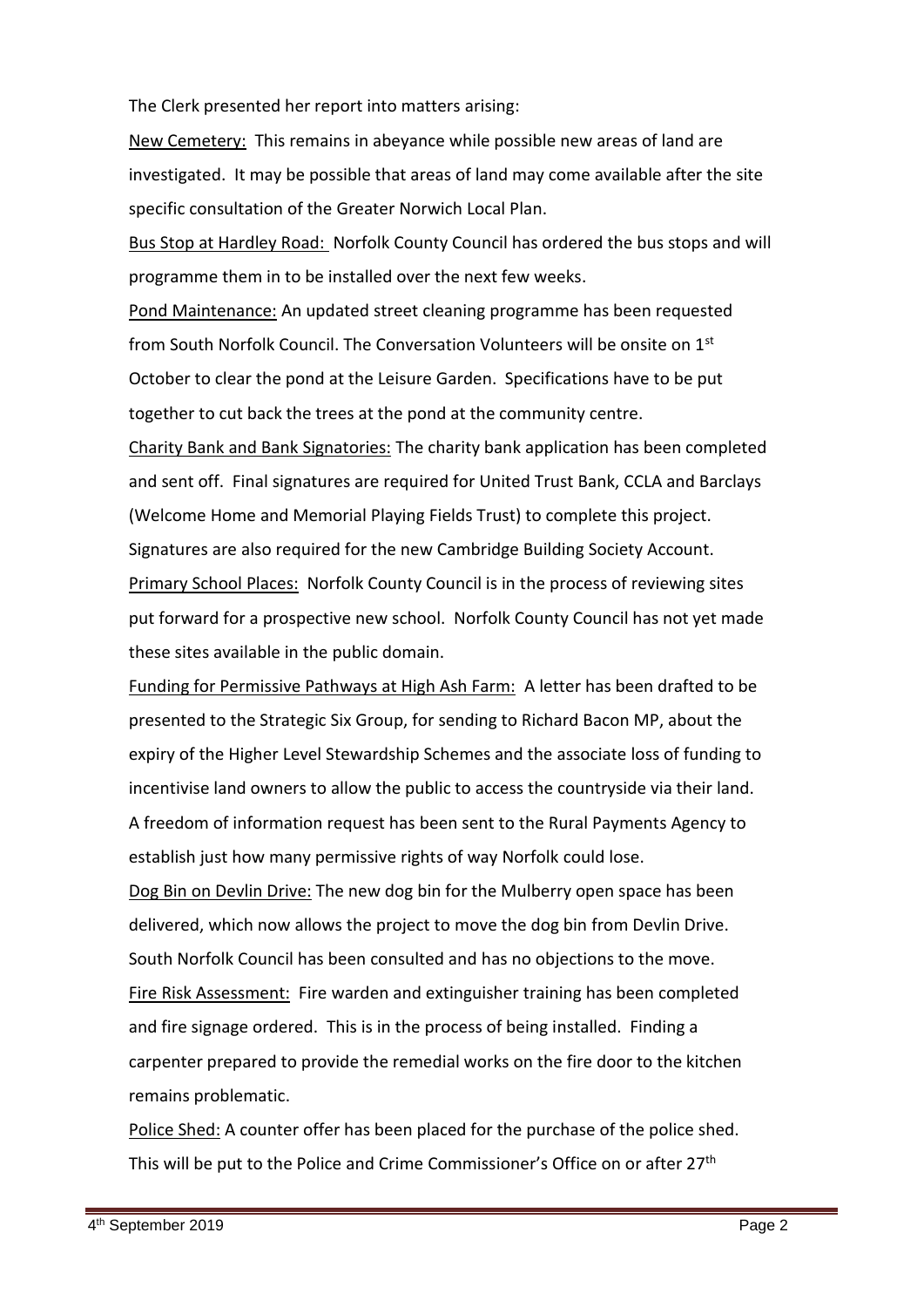### August.

Telephone Box: Cllr Thomson has confirmed that planning permission is only required because the box is a listed structure, otherwise it would have been exempt. John Hodgson has submitted an application for funding for the defibrillator to the Fuel Allotment Trust, which has been looked upon favourably. The paint to recondition the box, from a recommended BT supplier, will cost £119 + VAT. This includes all glosses, undercoat and brushes. The only thing excluded is the gold paint for the crown, for which it has been advised that a gold Hammerite is suitable. It was agreed to purchase these supplies to enable the refurbishment of the box. Community Centre Improvements: The boiler repair has been booked in for the latter part of September. The grease cleaning and remedial works to the extractor is booked in for 10<sup>th</sup> September. **Clerk**

Insurance Claim: The insurance claim has been paid out in full (with the exception of the heras fencing, which will be paid out when the full term of the hire has been established). The order for the new equipment was placed  $2^{nd}$  August, but is now subject to a 6-8 week delay to allow for manufacture, delivery and installation. Improved Recycling Facilities: An account has been opened with Terracycle and an application made to become a drop off location for empty crisp packets. Planning Application Time Extensions:No response has been received from South Norfolk Council's planning department over time extensions being requested by the Parish Council, but determinations being made ahead of the extension time. The next stage, should the Parish Council wish to pursue it, is to raise the matter to a formal complaint. Lisa Neal offered to pursue the matter.

Local Council Award Scheme: The application for renewal of foundation status was submitted on 9<sup>th</sup> August and has been approved.

Cyber Security: The Parish Council's insurance company has sent over a questionnaire so as to enable a quote to be provided to cover cyber-attacks. However, they warn that the policy is still in its infancy and is currently evolving. It is possible to set up councillor email addresses using the poringlandparishcouncil.gov.uk domain name. It was originally thought that this would come at a charge because it would utilise space on the server and extra space would be need to be purchased. However, the existing google accounts come with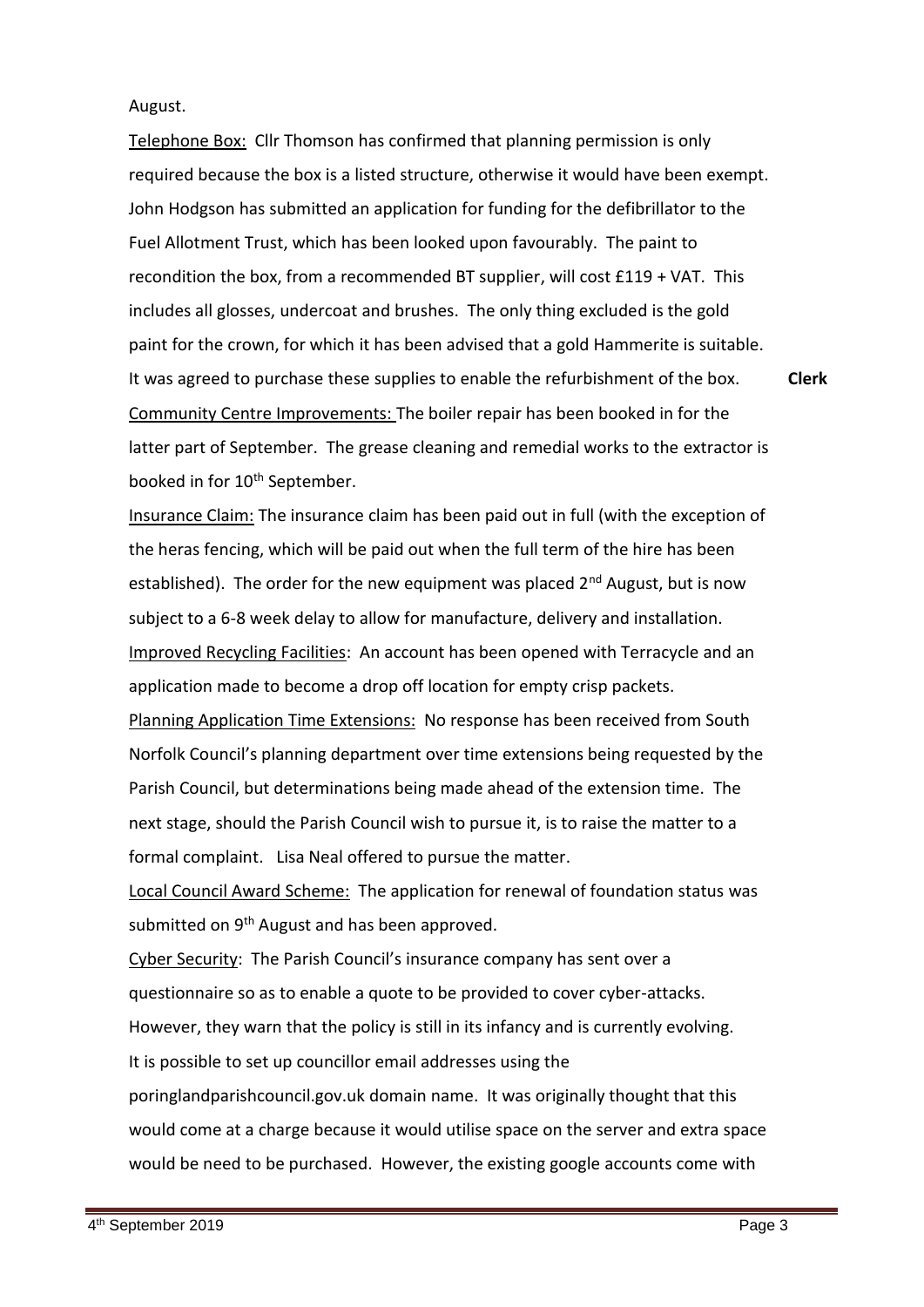15Gb storage, which should be ample for emails. The Parish Council's IT company advises that it is relatively simple to use a POP3 email account through the google server. The next stage would be to set up a councillor email address and run this concurrently with the current email address to test the system out. It was suggested whether a different domain name should be considered, as the current one is quite extensive. **Clerk**

## **5. Report from the Chairman**

The Chairman reported that after concerns were raised, the police have instigated checks on parking at St Mary's Road. Today they issued words of advice to a person blocking a driveway and a person parking on the 'keep clear' yellow lines. They will also be writing to two people who had blocked a junction.

The Chairman also reported that the 'Rule The World' event to be held on Saturday had sold out.

## **6. Public Participation**

*Standing orders were suspended to allow members of the public to speak.*

# **a)** District Councillors

Cllr Neal reported that she has been confirmed as a Cabinet member on South Norfolk Council, responsible for Planning and Economic Growth.

South Norfolk Council is in the process of creating a 'Food Hub' at the Food Enterprise Park. There is currently space for 14 units, and interest has been received from local businesses. This is a collaborative project between South Norfolk Council, Broadland Council and Norfolk County Council.

Cllr Neal attended the Kett's Fun Day in Wymondham. Re-enactors were celebrating Kett's Rebellion and there was a Tudor camp set up. There was also a traditional fete, and the event was attended by approximately 4,000 people.

The GNLP is progressing and the next site specific consultation is expected to be in late September or early October.

Terms and Conditions of employment to bring employees from South Norfolk

Council and Broadland Council in line, are being consulted upon.

Information was provided on Norwich Farm Share, which is a community food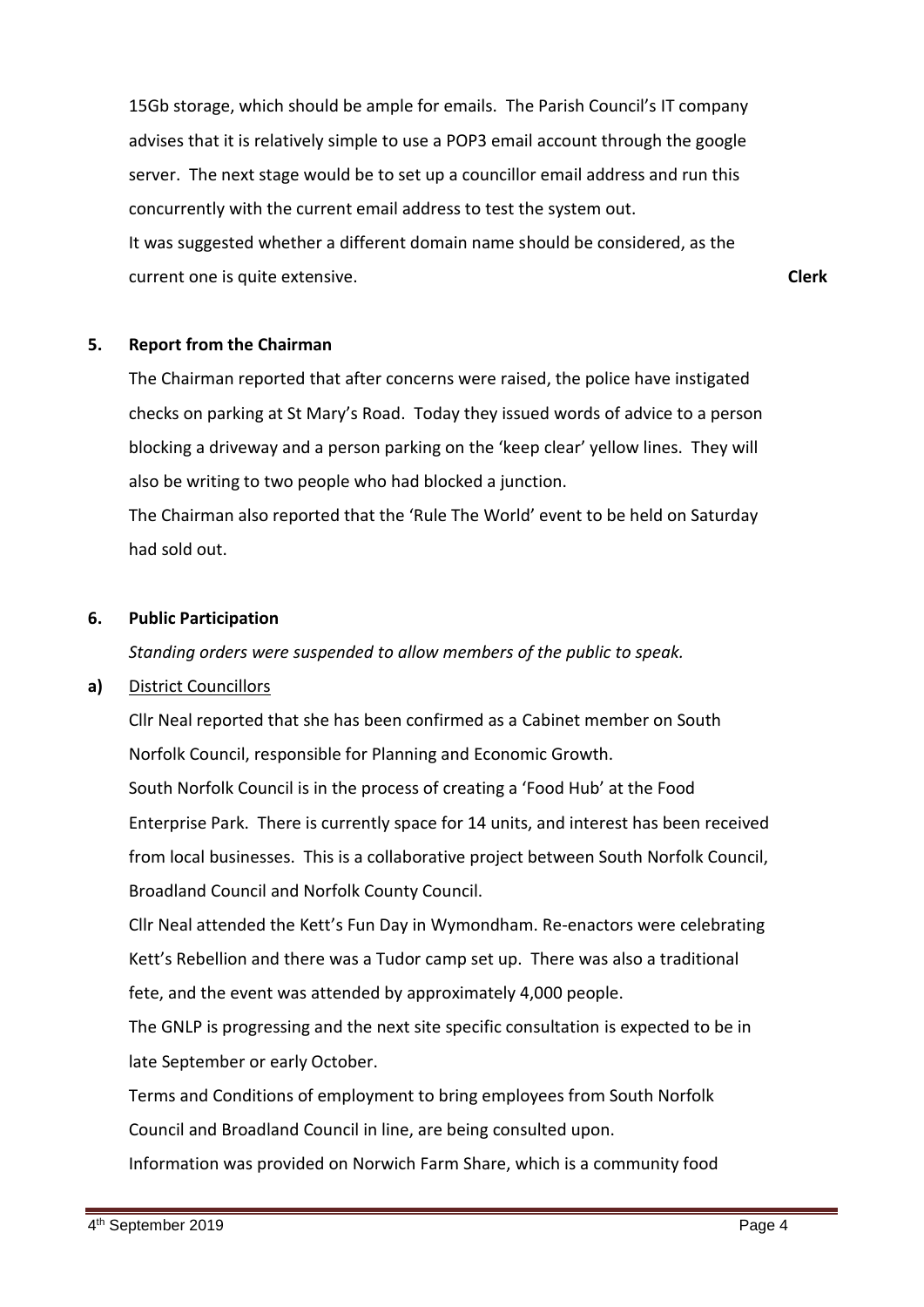business located in Whitlingham.

The council is also reviewing the domain name to see if there would be one more appropriate to the joint authority.

# **b)** County Councillor

Cllr Thomson had given his apologies, but had provided a report which had been circulated to councillors.

*Chris Walker left the meeting and sat in the public area.* 

# **c)** Public Participation

The following objections were made by members of the public about the Burgate Lane planning application:

1) The proposed changing of priorities for traffic along Burgate was not safe. The 'throttle' point will cause difficulties for large vehicles and slow up emergency vehicles. It also did not make any sense for priority traffic to be sent into a housing estate, and essentially a dead end.

2) The applicant is proposing to remove one quarter of a valued, historic hedge. The offer to replace it with a new hedge is unacceptable.

3) The junction with Burgate Lane and Hall Road/Upgate is dangerous, with a limited visibility splay. The development would result in extra traffic trying to exit this junction at peak times.

4) For pedestrian access to local services, there are no footpaths and the area is unlit. There is no local desire to have footpaths and street lights provided by the developer as existing residents wish to retain the rural feel to this area of the village. The lack of sustainable transport methods will encourage car use, and leave those who cannot access a private car isolated. The bus routes are poor in this area, having recently lost two services per day. The public footpath proposed around the site will be flooded during the winter.

5) Despite the applicant reducing the density, compared with a previous application, the density still remains in excess of the neighbouring area.

6) Poor levels of consultation with local people and the Parish Council.

7) Increased pollution levels associated with the increased amount of traffic.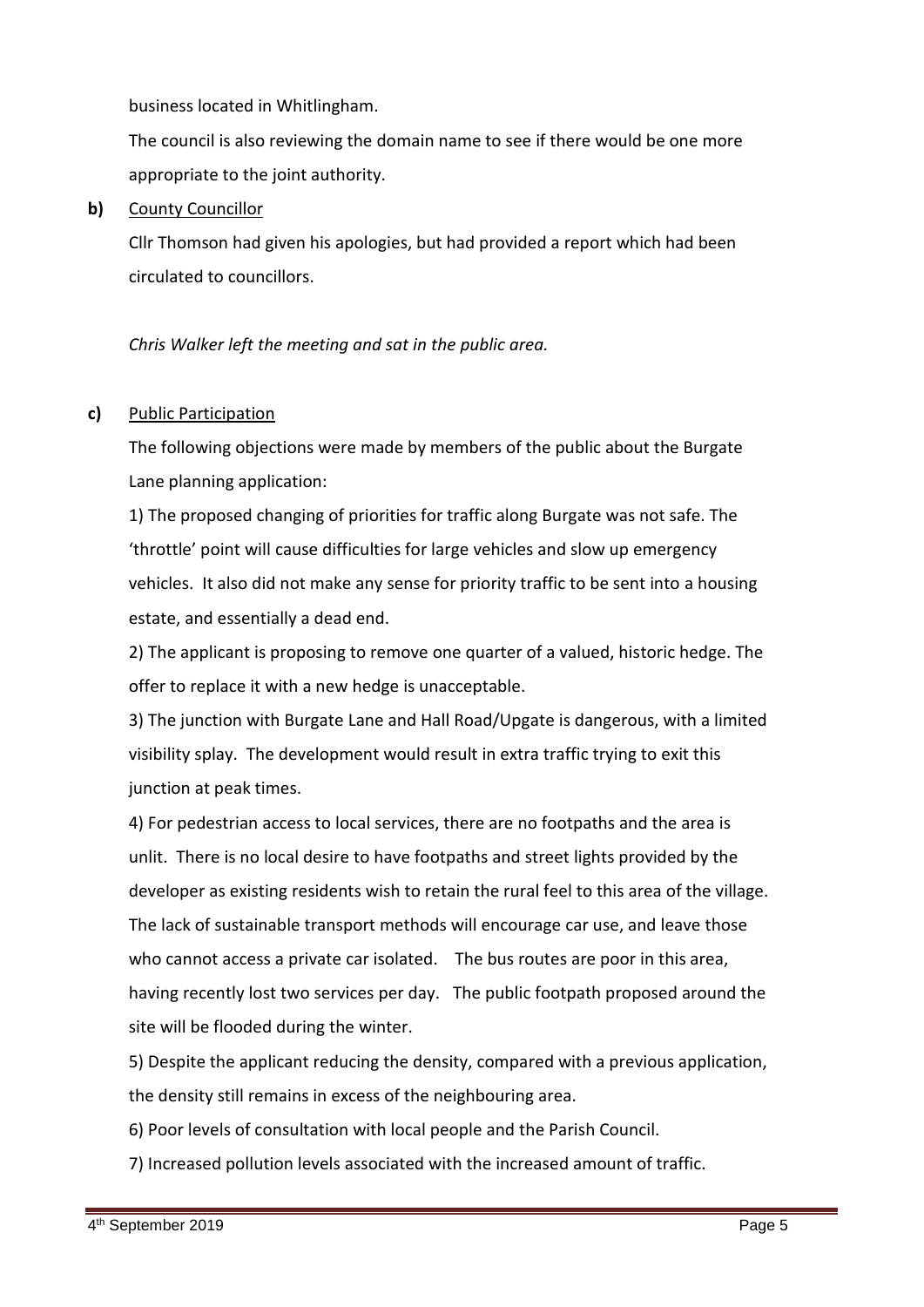8) Impact on local infrastructure, particularly on the local schools which have been proven to be at capacity, and also the impact on local healthcare providers.

9) Concerns over the accuracy of the local bat survey, which is much at odds with a survey privately commissioned by a local resident.

10) No satisfactory address of how to deal with surface water drainage and little regard for the Poringland Integrated Urban Drainage Strategy. Statements about the 'dry ditch' are incorrect as the ditch is rarely dry.

11) An attenuation pond located dangerously close to a children's play area.

12) The site is outside the planning boundary and the Local Planning Authority has a five year housing land supply.

*Standing orders were reinstated. Lisa Neal left the meeting and observed from the public area.*

*Chris Walker re-joined the meeting*

#### **7. Planning**

- **a)** Applications Received
- **i)** 2019/1660 – 113 The Street – Installation of External Air Conditioning Units Chris Walker presented this application to the meeting and consideration was given to any impact on neighbouring properties. It was **agreed** that no comment should be made on this application.

**Clerk**

# *Chris Walker left the meeting and observed from the public area*

**ii)** 2019/1593 – Land South of Burgate Lane - Outline planning application for the erection of up to 98 residential dwellings including 5 live/work units, structural planting and landscaping and a sustainable drainage system (SuDs) with a vehicular access point from Burgate Lane. All matters reserved except means of access. John Henson presented this application to the meeting. Councillors took on board all comments made by members of the public and feedback from John Overton and raised the following concerns:

1) There is a lack of clarity about the work/live units being proposed, and what type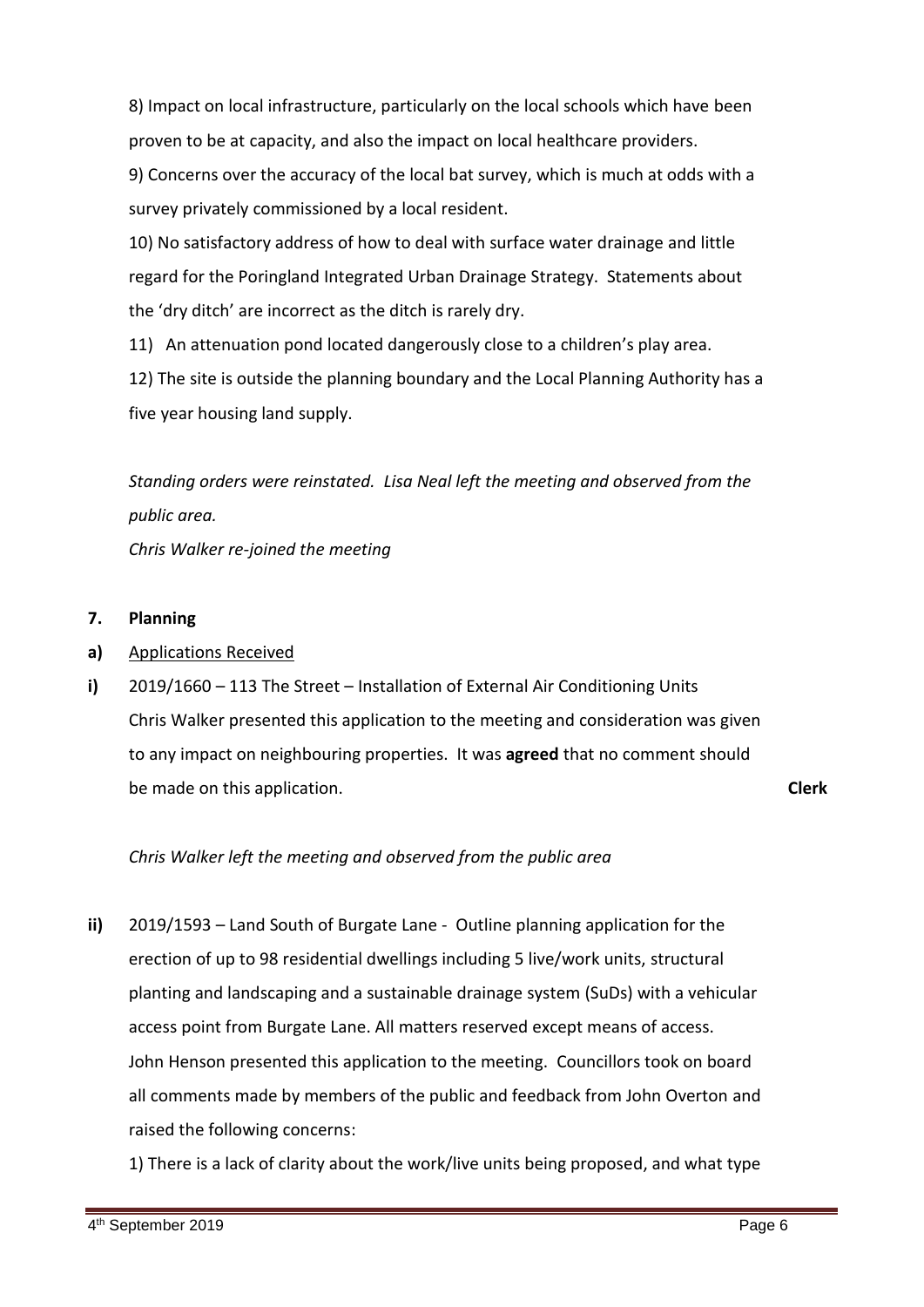of commercial unit they could accommodate.

2) There has been no consideration for the policies in the emerging Neighbourhood Plan.

3) That the percolation tests need to be more extensive and cover a larger area, to account for the village being on a perched water table.

4) That the site is outside the planning boundary and the Local Planning Authority can evidence a five year housing land supply.

5) Concern that the application is being rushed through prior to the GNLP being adopted.

Taking on board these considerations and all comments that had been raised by the public, John Henson proposed that this application should be refused. Seconded by John Hodgson and carried. **Clerk**

#### **b)** Planning Decisions

The following planning decisions were noted.

- **i)** 2019/1399 – 113 The Street – Replacement of shopfront with new polyester powder coated aluminium **APPROVAL WITH CONDITIONS**
- **ii)** 2019/0209 – 3 Rectory Lane - Retrospective freestanding car port/garage, a vehicle gate and picket fence to front and proposed garden shed to rear.

## **APPROVAL WITH CONDITIONS**

- **iii)** 2019/1294 – 9 Blackthorn Way – (T1) oak - crown lift low hanging secondary and tertiary branches to achieve an even crown height of 3m from ground level. Crown thin by removing only deadwood, epicormic growth and any decayed and crossing/rubbing branches. **APPROVAL WITH CONDITIONS**
- **iv)** 2019/1380 - Land To The Rear Of 6 Old Mill Road - Discharge of condition 3 materials and 5 - surface water drainage details of permission 2018/0073 **APPROVAL OF DETAILS**
- **v)** 2019/1385 – Land To The Rear of 6 Old Mill Road - Non material amendment of permission 2018/0073 - changes to fenestration and external plinth height **APPROVAL**
- **vi)** 2019/1384 – 2 Church Close – Single Storey Rear Extension – **APPROVAL WITH**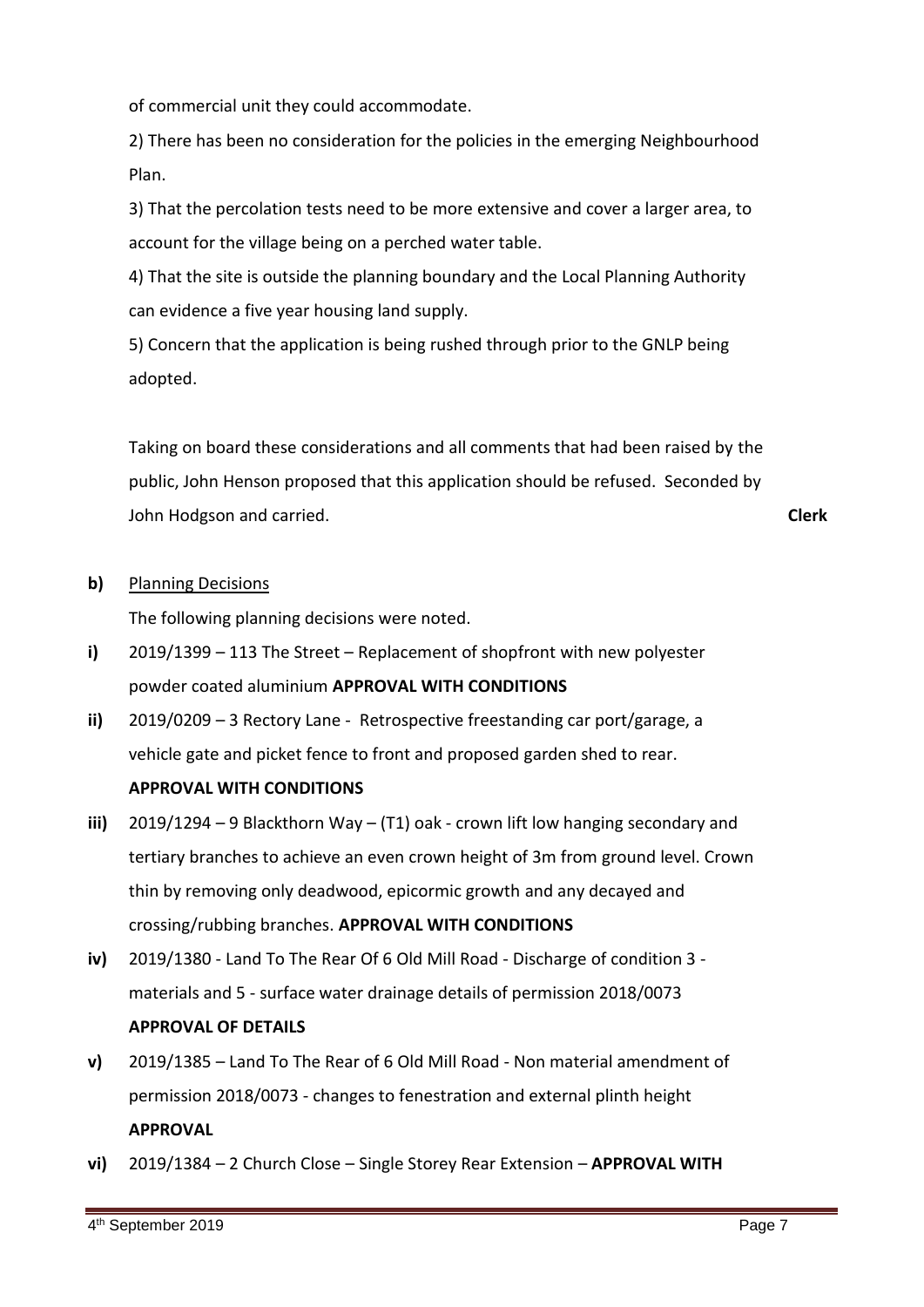## **CONDITIONS**

*Lisa Neal and Chris Walker Returned to the Meeting*

#### **8. Correspondence and Consultations**

#### **a)** To Consider Request for Dog Bin Along Stoke Road

A request from a parishioner for a dog bin on Stoke Road was considered. A map of all the dog bins in the parish was also reviewed and it was noted that there were fewer dog bins at the north of the village. John Henson proposed that a new dog bin should be purchased for this area, subject to agreement on siting from South Norfolk Council. This was seconded by Chris Walker and carried.

**Clerk**

### **b)**  To Consider Correspondence from the Parochial Church Council Regarding Pathway Surfacing

Councillors considered a request from the Parochial Church Council for a donation to the project to repair the pathways accessing the Octagon. After careful consideration Lisa Neal proposed that it was not appropriate to make a donation towards this project. Seconded by John Hodgson and carried.

#### **9. Finance**

#### **a)** Receipts, Payments, and Bank Reconciliation

The receipts, payments and bank reconciliation for July 2019 were presented and **noted**.

## **b)** Accounts for Payment

It was **agreed** to pay the following accounts, following a proposal from Chris Walker and a second from David Hewer.

| <b>Description</b>           | <b>Amount</b> |
|------------------------------|---------------|
| <b>Staff Salaries</b>        | £6,556.47     |
| <b>PAYE &amp; NIC</b>        | £2,095.04     |
| <b>Pension Contributions</b> | £2,328.06     |
| <b>Hosted IT</b>             | £241.20       |
| Telephone and Broadband      | £41.99        |
| 5+Newsletter Printing        | £174.00       |
| <b>Bank Charges</b>          | £47.70        |
|                              |               |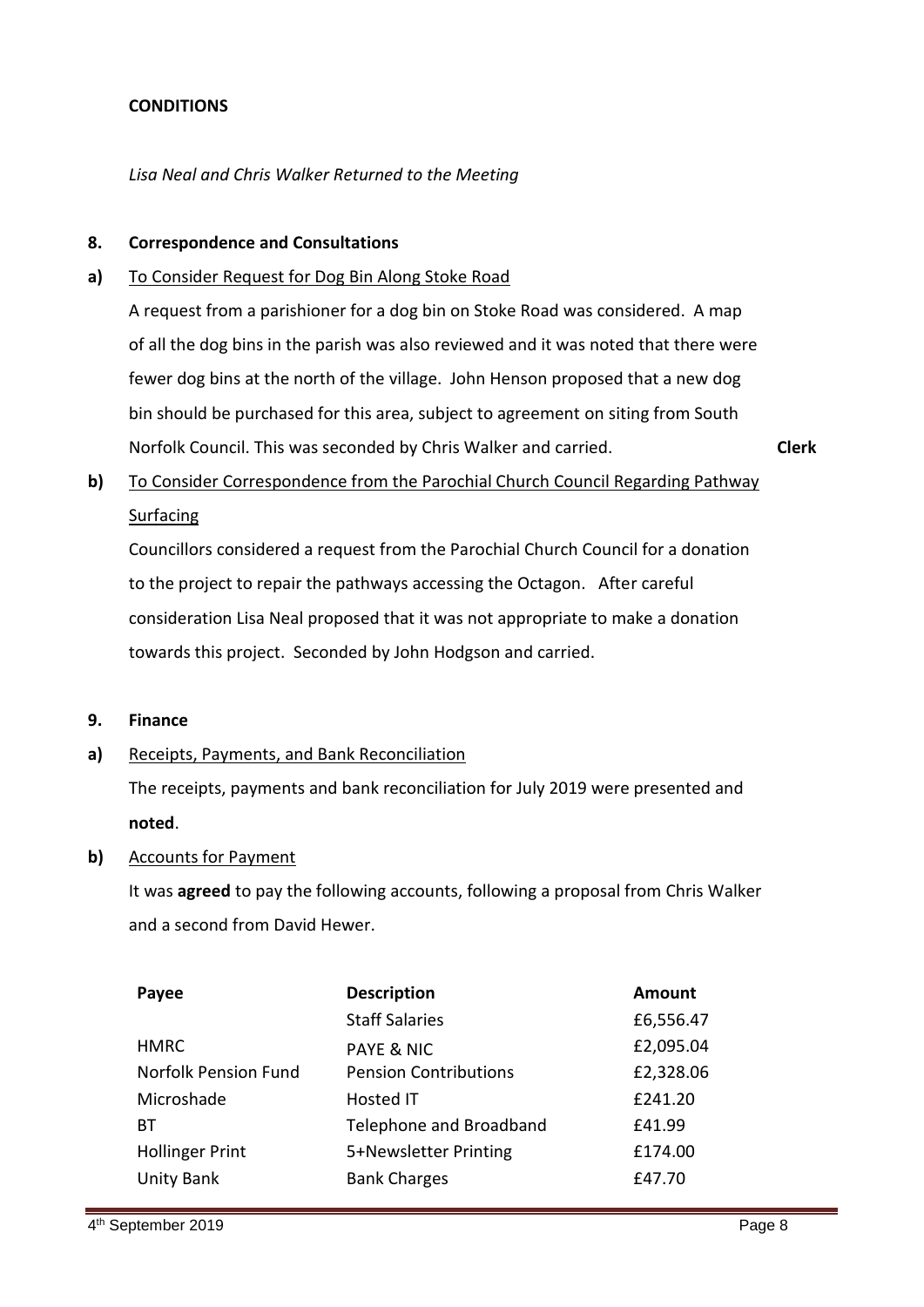| T&P Fire                     | <b>Fire Warden Training</b>               | £192.00    |
|------------------------------|-------------------------------------------|------------|
| <b>Total Gas and Power</b>   | Electricity                               | £821.67    |
| <b>ESPO</b>                  | Gas                                       | £57.29     |
| World Pay                    | <b>Card Charges</b>                       | £3.97      |
| <b>Office Water Supplies</b> | <b>Engineer Callout</b>                   | £9.00      |
| <b>MPS Doors</b>             | <b>Repair of Automatic Door</b>           | £1,773.04  |
| Chase Stereo (M.             | Disco for Take That Tribute               | £345.00    |
| <b>Tribute Acts</b>          | Balance of 'Rule The World'               | £424.00    |
| The Alarm Company            | <b>Connect Fire Alarm to Rear Doors</b>   | £585.60    |
| <b>East Coast Community</b>  | Refund of Hire                            | £112.50    |
| Screwfix                     | <b>Painting Materials</b>                 | £106.13    |
| <b>Total Gas and Power</b>   | Electricity                               | £125.14    |
| <b>Norwich Electrical</b>    | <b>PAT Testing and Electrical Repairs</b> | £661.14    |
| <b>Bartletts</b>             | <b>Fire Safety Signage</b>                | £332.88    |
| Veolia                       | <b>Waste Removal</b>                      | £87.58     |
| Vortex                       | Grounds Maintenance (July & Aug)          | £1,039.98  |
| Spruce Landscapes            | <b>Grounds Maintenance</b>                | £1,051.20  |
| Garden Guardian              | <b>Grounds Maintenance</b>                | £782.27    |
| S. Raney                     | Make Safe Damaged Trees                   | £420.00    |
| Glasdon                      | New Dog Bin                               | £225.45    |
| Westcotec                    | New Brackets for SAM2 sign                | £120.00    |
| Barclaycard                  | Telephone/Bar/Maintenance/Event           | £986.57    |
| R. McCarthy                  | Petty Cash Top Up                         | £88.30     |
| Danny Morley                 | Repairs to Pavilion                       | £300.00    |
| <b>Norfolk Copiers</b>       | Printing                                  | £35.71     |
|                              | <b>TOTAL:</b>                             | £22,170.88 |

The Clerk advised that the Charity Bank account had now been opened. It was agreed that £85,000 be transferred from the Unity bank account to the new Charity Bank account.

John Henson and John Hodgson will authorise these payments.

### **c)**  To Agree to Appoint Auditing Solutions as Internal Auditor for Financial Year 2019/2020

The Clerk reported that the service received from Auditing Solutions in the 2018/2019 financial year was not only professional, but supportive, giving guidance as to correct practice and procedure. John Henson proposed that Auditing Solutions should be appointed to perform the 2019/2020 internal audit, seconded by Chris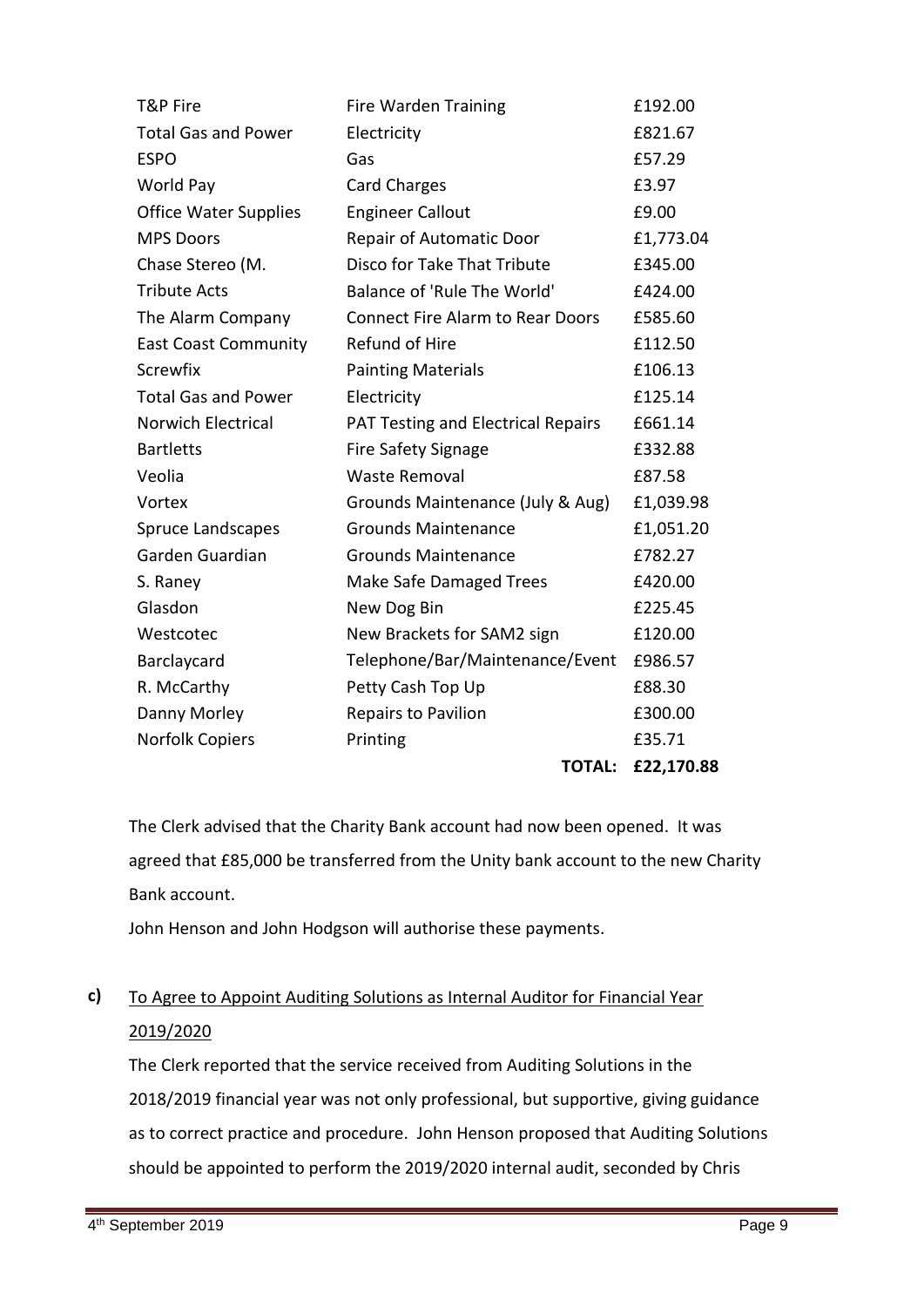Walker and carried.

### **d)** To Consider Updates to Financial Standing Orders to Reflect Changes to Supplier Records

The Clerk reported that new model financial regulations had been issued by NALC to bring in changes to safeguard the council against fraudulent changes in supplier account details. It was agreed after a proposal from Chris Walker and a second from David Hewer to adopt these changes into the Parish Council's Financial Regulations.

#### **10. Committees and Advisory Group Reports and Recommendations**

#### **a)** Neighbourhood Plan Committee

John Henson reported that the Regulation 16 Consultation continues to run until 13<sup>th</sup> September. This consultation is being run by South Norfolk Council and all representations should be sent to them. The plan will be put before South Norfolk Council's Cabinet on 9th September where John Joyce will give representations to Cabinet about the plan, its aspirations and why it meets the Basic Conditions and should be sent to examination.

The CVs of two possible examiners have been sent to the Parish Council for consideration. One is not able to do the examination during the timescale that the Parish Council wanted. The Clerk is to make enquiries about the second examiner to parishes where the Neighbourhood Plan examination has been completed.

#### **b)**  Amenities Advisory Group

David Hewer reported that the Amenities Advisory Group inspected all areas of parish land over the periods of the 12th August and 16th August. With regards to the playing field, it was noted that the ditch requires clearance and desilting. The Clerk is to obtain quotations for this work. Lisa Neal suggested programming this in every three years. Concerns were raised about damage being done to the pavilion and grassed areas around it by football practice. The Clerk is to speak to the young man who is **Clerk**

practising and ask if some kickwalls would be useful to him. This would prevent the pavilion wall being used for football practice and the walls could also be used by the **Clerk**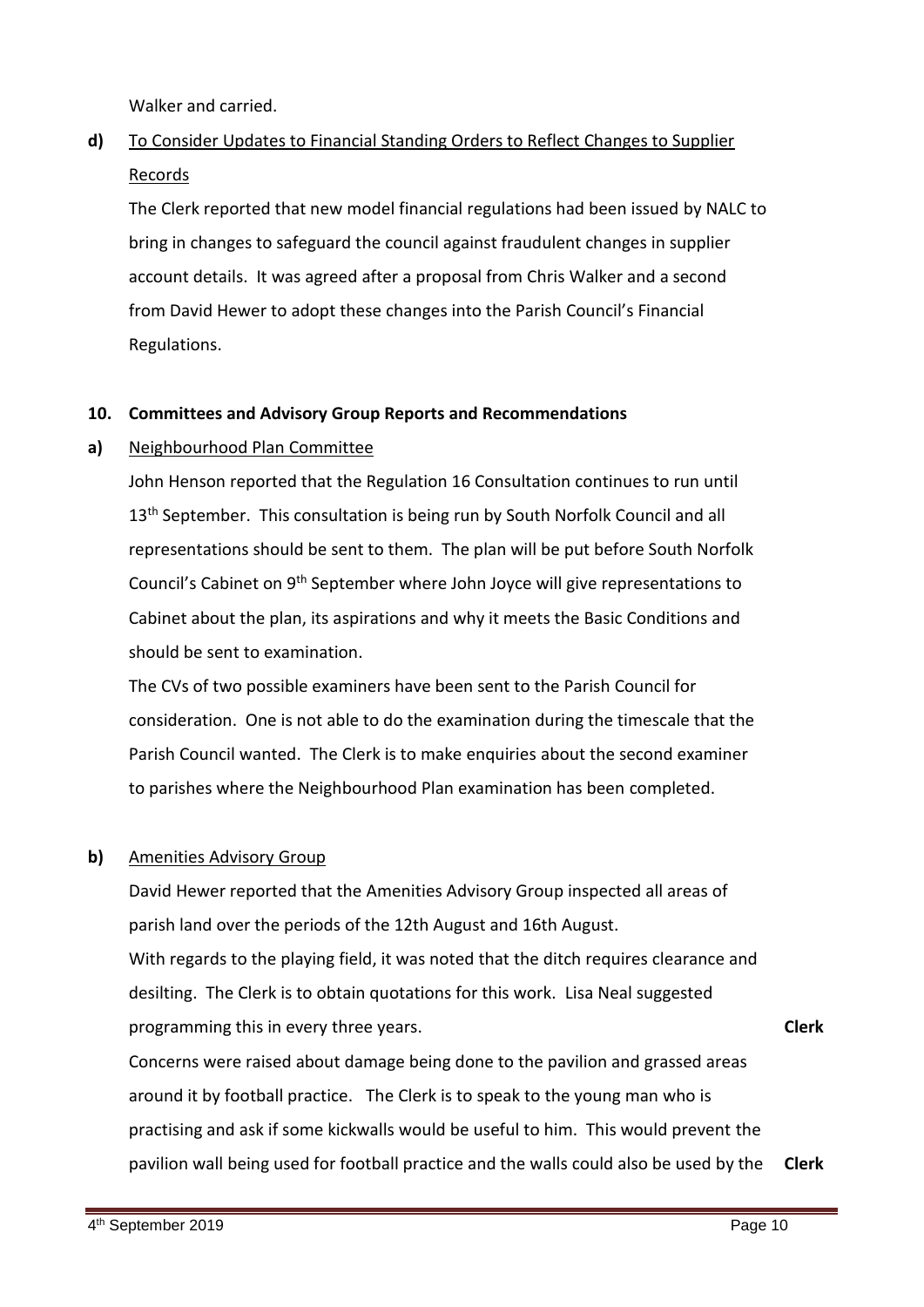wider community.

The leaking overflow pipe at the pavilion has been subsequently repaired.

There are some tree branches that require cutting back from the roof.

The weather boards are in need of replacement.

The bowls pavilion has been painted.

The hedging around the bowling green requires cutting and ideally lowering to 6ft. The Clerk is to check the contract to see what is required of the contractor, and queried whether the hedge was previously allowed to grow up (possibly to prevent footballs entering the bowling green).

The wooden benches around the village require maintenance. This should also be put in a three year maintenance regime.

The overgrown plants in the memorial garden have since been addressed by the contractor.

It was agreed to purchase some clear graffiti resistant paint for the bus shelters. The village signpost requires cleaning and painting.

The table tennis table is in good condition.

The pond at the community centre requires maintenance (as previously agreed). The gates and metal fencing require attention. Some struts are missing and gas struts require attention/replacement. Fencing in around top field behind the Community Centre requires stabilising.

The wooden play equipment at the Victory Avenue play area requires treatment. It was noted that a tree on the playing field had been deliberately poisoned. The police are treating this as criminal damage and are appealing for information. **Clerk to address all items**

# To Receive Update Report on B-Line Project

**c)**  John Joyce reported that he and the Clerk had met with representatives from the Bergh Apton Conservation Trust and also the Chairman of Chedgrave Parish Council in relation to the B-Line project. In this meeting, discussions occurred as to how the recent grant obtained by the Bergh Apton Conservation Trust for this project would be spent.

The importance of groups of plants for pollinators, no further away than 0.5km apart was emphasised, as bees do not tend to fly more than 0.5km in between